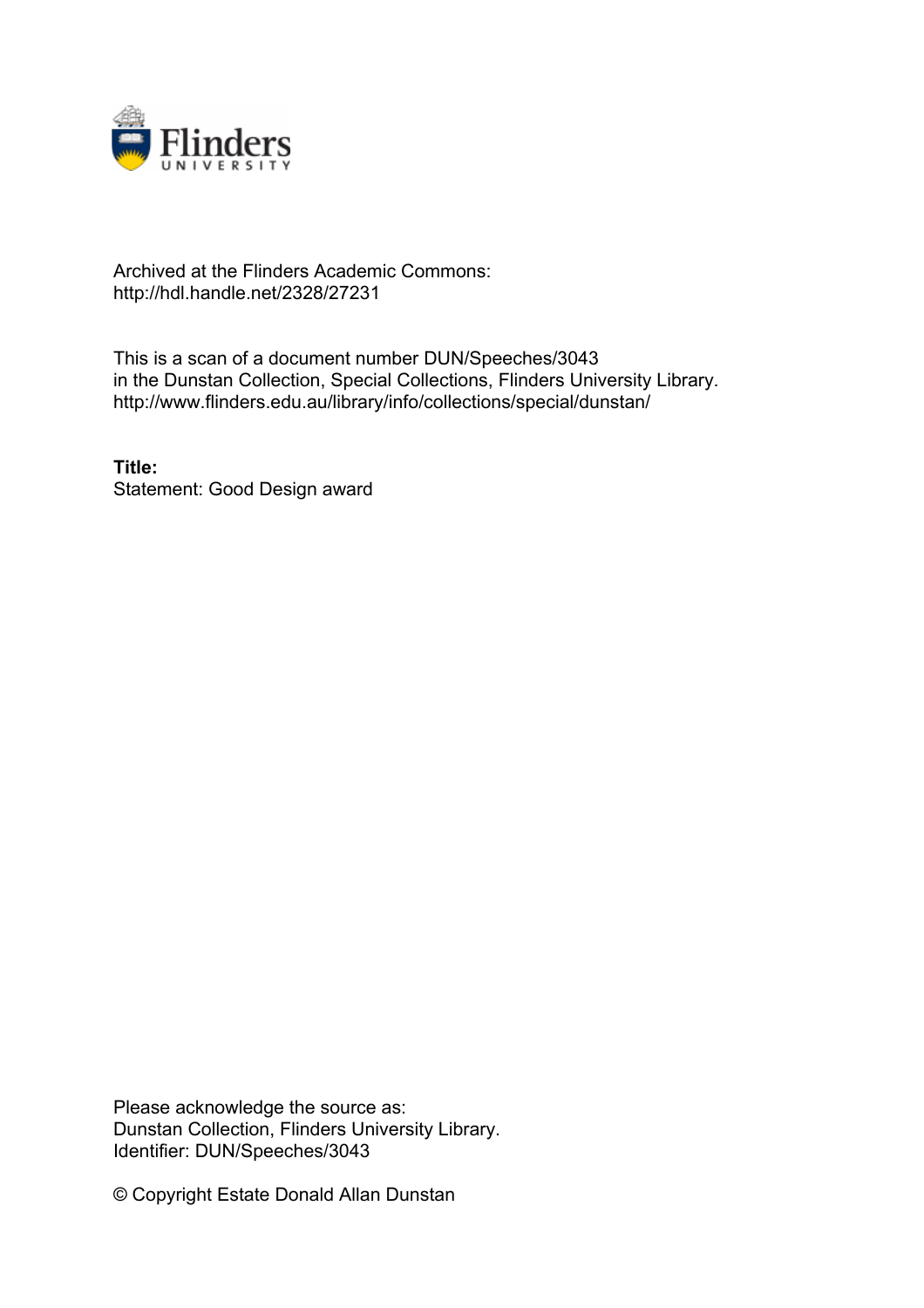

*SENT TO cooMTRY pRess.* 

*30^3* 

*<ol* 

Date, **June.** 17.j...1976. State Administration Centre, **Embargo.** 

**Victoria Square, Adelaide, South Australia 5001 228 4811** 

The Premier, Mr. Dunstan, will visit Mannum on Friday to present Shearers with a Good Design award.

The Premier will arrive in the mid-morning and will make the presentation at the factory at 2 p.m. He will then inspect the factory and stay for lunch .

**STATEMENT** 

Shearers recently released a new tractor drawn header, the model 1070, which was submitted to the Industrial Design Council of Australia. The tractor was awarded the Australian Design Award,

"I am very pleased that Shearers have won this award because it is further proof of their technical expertise and their leadership in the agricultural machinery field", the Premier said.

"My Government has given considerable financial support to Shearers because we are confident of their ability and we are also very concerned about the need to ensure that the largest employers in Mannum continues to grow.

"It is even more pleasing that Shearers, which plays such an important rele in all aspects in Mannum, have been given this award in the  $t$ ow $u^{\frac{1}{2}}$ s centenary year."

After the presentation the Premier will fly north for a four day tour of Woomera, Coober Pedy, Andamooka, Leigh Creek-and Port Pirie .